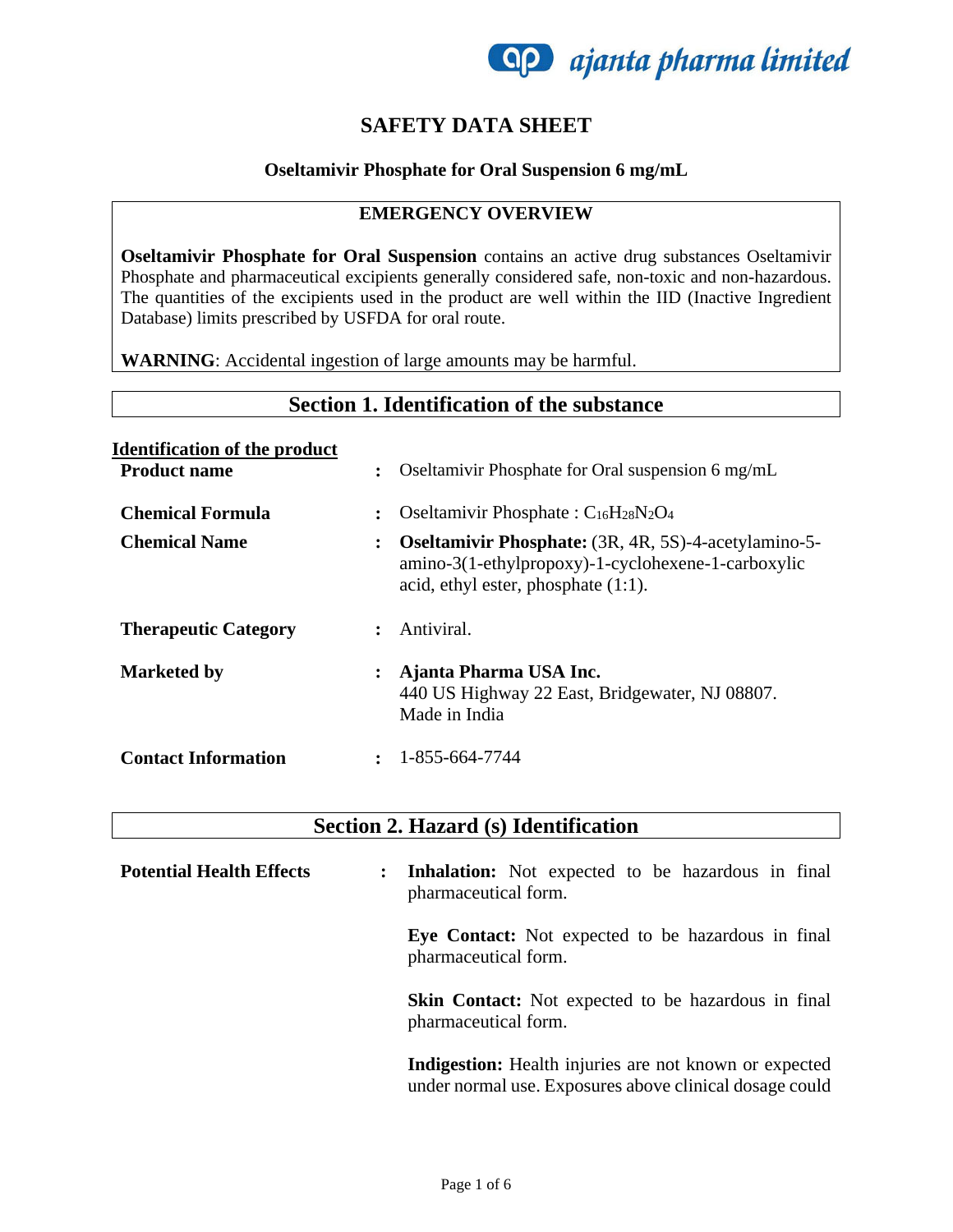

result in adverse effects. Minor occupational exposures are not expected to be harmful.

## **Section 3. Composition / information on ingredients**

| <b>Active ingredient</b>   | <b>Exposure Limit</b> | CAS No.     |
|----------------------------|-----------------------|-------------|
| Oseltamivir Phosphate, USP | Not Found             | 204255-11-8 |

**Inactive ingredients**: Trisodium citrate, saccharin sodium, sodium benzoate, sorbitol, titanium dioxide, tutti-frutti flavoring, and xanthan gum.

| <b>Section 4. First-aid measures</b> |                |                                                                                                                                                                                              |
|--------------------------------------|----------------|----------------------------------------------------------------------------------------------------------------------------------------------------------------------------------------------|
|                                      |                |                                                                                                                                                                                              |
| <b>General</b>                       |                | <b>Eye Contact:</b> Flush with water while holding eyelids<br>open for at least 15 minutes. Seek medical attention<br>immediately. Never give anything by mouth to an<br>unconscious person. |
|                                      |                | <b>Skin Contact:</b> Remove contaminated clothing. Flush<br>area with large amounts of water. Use soap. Seek medical<br>attention.                                                           |
|                                      |                | <b>Ingestion:</b> Wash out mouth with water. Do not induce<br>vomiting unless directed by medical personnel. Seek<br>medical attention immediately.                                          |
|                                      |                | <b>Inhalation:</b> Remove to fresh air and keep patient at rest.<br>Seek medical attention immediately.                                                                                      |
| <b>Overdose Treatment</b>            |                | Consult with a Certified Poison Control Center (1-800-<br>222-1222) for up-to-date guidance and advice                                                                                       |
|                                      |                | <b>Section 5. Fire-fighting measures</b>                                                                                                                                                     |
|                                      |                |                                                                                                                                                                                              |
| <b>Flash Point</b>                   | $\ddot{\cdot}$ | Not Reported                                                                                                                                                                                 |
| <b>Extinguishing Media</b>           | $\ddot{\cdot}$ | Water Spray, dry chemical, carbon dioxide or foam as<br>appropriate for surrounding fire and material.                                                                                       |

**Effects of Overexposure :** The potential for exposure is reduced in finished pharmaceutical dosage form.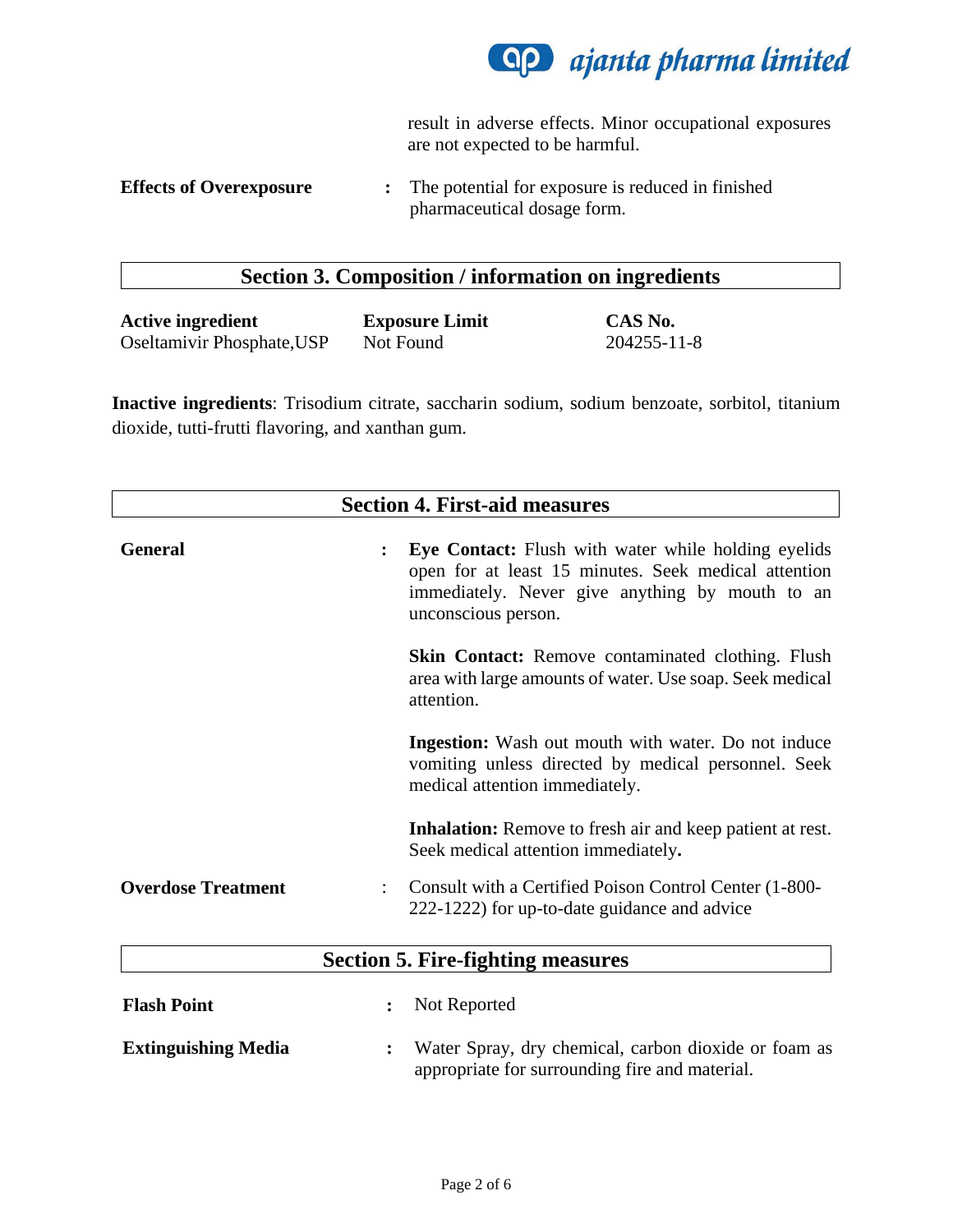

| <b>Fire and Explosion Hazard</b>                  | $\cdot$ | This material is assumed to be combustible. Keep it<br>away from the open fires.                                                                |
|---------------------------------------------------|---------|-------------------------------------------------------------------------------------------------------------------------------------------------|
| <b>Fire Fighting Procedures</b>                   |         | As with all fires, evacuate personnel to a safe area. Fire<br>fighter should use self-contained breathing equipment<br>and protective clothing. |
| <b>Hazardous Combustion by</b><br><b>Products</b> |         | Carbon dioxide, carbon monoxide, oxides of nitrogen,<br>oxides of sulfur, oxides of sodium, hydrogen chloride                                   |

| <b>Section 6. Accidental release measures</b>              |                                                                                                                                                                                                               |
|------------------------------------------------------------|---------------------------------------------------------------------------------------------------------------------------------------------------------------------------------------------------------------|
| <b>Personal Precautions</b>                                | Personnel involved in clean-up should wear appropriate<br>$\ddot{\cdot}$<br>personal protective equipment (see Section 8). Minimize<br>exposure.                                                              |
| <b>Environmental Protections</b>                           | Place waste in an appropriately labeled, sealed container<br>$\ddot{\cdot}$<br>disposal. Care should be taken to<br>avoid<br>for<br>environmental release.                                                    |
| <b>Clean-up Methods</b>                                    | Wipe up with a damp cloth and place in container for<br>$\ddot{\cdot}$<br>disposal. Avoid generating airborne dust. Clean spill area<br>thoroughly. Prevent discharge to drains.                              |
| <b>Additional Consideration for</b><br><b>Large Spills</b> | Non-essential personnel should be evacuated from<br>$\ddot{\phantom{a}}$<br>affected area. Report emergency situations immediately.<br>Clean up operations should only be undertaken by<br>trained personnel. |

| <b>Section 7. Handling and storage</b> |                                                                                                                                                                                                                                                                                                                                          |  |
|----------------------------------------|------------------------------------------------------------------------------------------------------------------------------------------------------------------------------------------------------------------------------------------------------------------------------------------------------------------------------------------|--|
| <b>General Handling</b>                | Minimize dust generation and accumulation. Avoid<br>$\ddot{\phantom{a}}$<br>breathing dust and avoid contact to eyes, skin and<br>clothing. When handling, use appropriate personal<br>protective equipment.                                                                                                                             |  |
| <b>Storage</b>                         | Store dry powder at $25^{\circ}C$ (77 $^{\circ}F$ ); excursions permitted to<br>$\ddot{\cdot}$<br>15°C to 30°C (59°F to 86°F) [See USP Controlled Room<br>Temperature].                                                                                                                                                                  |  |
|                                        | Store constituted oral suspension under refrigeration for<br>up to 17 days at $2^{\circ}$ C to $8^{\circ}$ C (36 $^{\circ}$ F to 46 $^{\circ}$ F). Do not freeze.<br>Alternatively, store constituted oral suspension for up to<br>10 days at 25 $\rm{^{\circ}C}$ (77 $\rm{^{\circ}F}$ ); excursions permitted to 15 $\rm{^{\circ}C}$ to |  |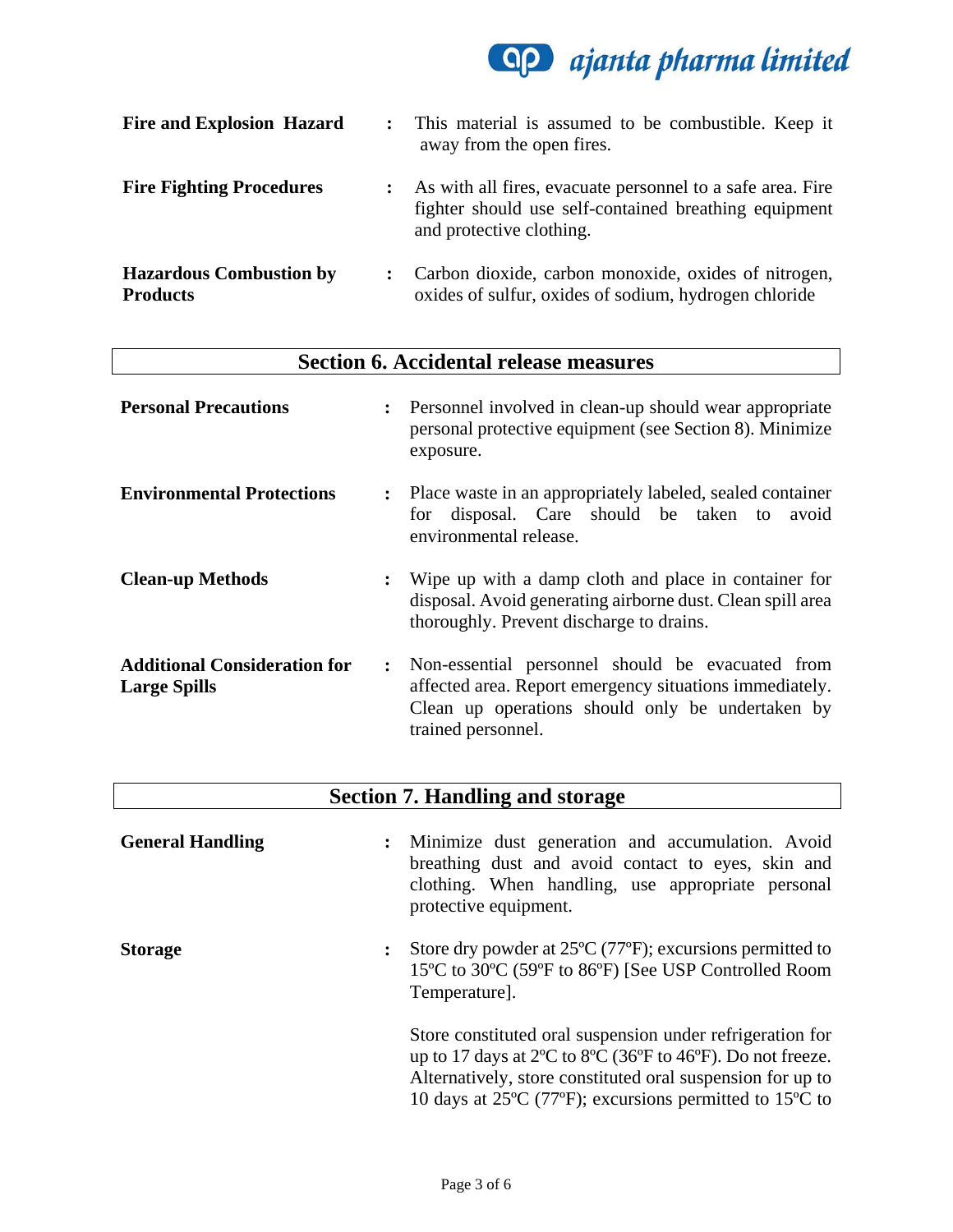

30ºC (59ºF to 86ºF) [See USP Controlled Room Temperature].

### **Section 8. Exposure controls / personal protection**

| <b>Respiratory Protection</b> | $\ddot{\cdot}$ | Protection from inhalation is not normally necessary. If<br>ventilation is inadequate or dust is likely to generate, use<br>of suitable dust mask would be appropriate.      |
|-------------------------------|----------------|------------------------------------------------------------------------------------------------------------------------------------------------------------------------------|
| <b>Skin Protection</b>        | $\ddot{\cdot}$ | Skin protection is not normally necessary, however it is<br>good practice to avoid direct contact with chemical to<br>use suitable gloves when handling.                     |
| <b>Eye protection</b>         | $\ddot{\cdot}$ | Eye protection is not normally necessary. If concerned<br>wear protective goggles or glasses. Wash hands prior to<br>touching eye and in particular handling contact lenses. |
| <b>Protective Clothing</b>    | ፡              | Protective clothing is not normally necessary, however<br>it is good practice to use apron.                                                                                  |

## **Section 9. Physical and chemical properties**

**Appearance :** White to yellow powder blend in a glass bottle with a child-resistant closure. After constitution, the powder blend produces a white to yellow tutti-frutti–flavored oral suspension. After constitution with 55 mL of water, each bottle delivers a usable volume of 60 mL of oral suspension equivalent to 360 mg oseltamivir base (6 mg/mL),

| <b>Presentations and NDC codes</b>                 | <b>Strength</b>   |  |
|----------------------------------------------------|-------------------|--|
|                                                    | $6 \text{ mg/mL}$ |  |
| Glass bottle with child-resistant closure enclosed | 27241-139-09      |  |
| in a guset puch and individually packed in a       |                   |  |
| carton                                             |                   |  |

| Solubility in water        |              | : No Data Available |
|----------------------------|--------------|---------------------|
| Odor                       | $\mathbf{L}$ | Odorless            |
| <b>Boiling point</b>       |              | : No Data Available |
| <b>Melting Point</b>       |              | : No Data Available |
| <b>Evaporation rate</b>    |              | : No Data Available |
| <b>Specific gravity</b>    |              | : No Data Available |
| <b>Vapor density</b>       |              | : No Data Available |
| <b>Reactivity in water</b> |              | : No Data Available |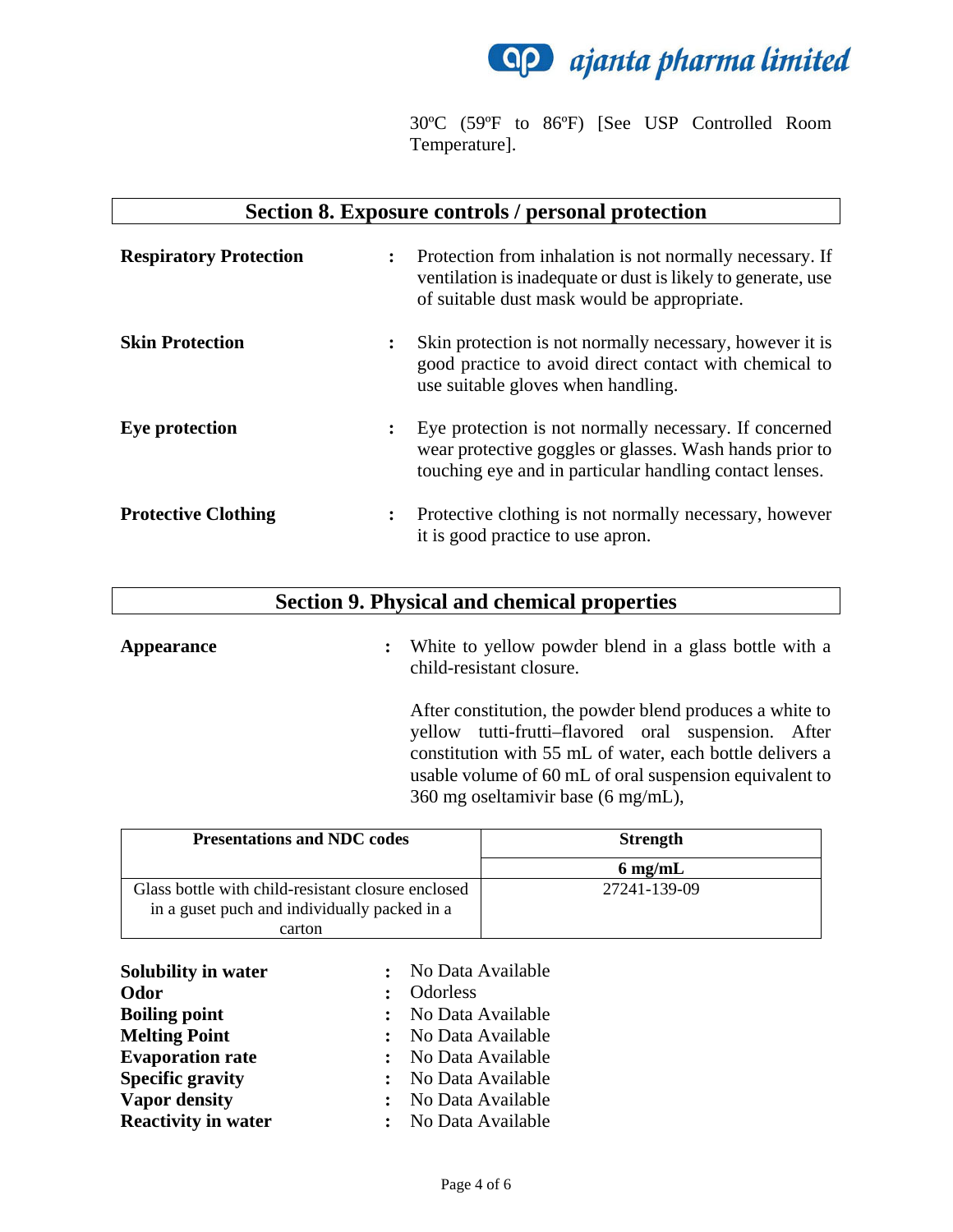~ *ajanta pharma limited* 

| <b>Evaporation rate</b>             | : No Data Available |
|-------------------------------------|---------------------|
| <b>Percentage Volatileby volume</b> | : No Data Available |
| Vapor pressure                      | : No Data Available |
| <b>Other information</b>            | : No Data Available |

| <b>Section 10. Stability and reactivity</b> |                                                                                                                                 |
|---------------------------------------------|---------------------------------------------------------------------------------------------------------------------------------|
| <b>Condition to avoid</b>                   | : Avoid exposure to extreme heat, light and moisture.                                                                           |
| <b>Stable</b>                               | Stable under normal ambient and anticipated storage and<br>handling conditions.                                                 |
| <b>Decomposition Products</b>               | : No data available                                                                                                             |
| <b>Hazardous Reaction</b>                   | : No data available. In finished dosage form there is least<br>possibility that product will undergo any hazardous<br>reaction. |
| <b>Incompatibilities</b>                    | No data available                                                                                                               |

| <b>Section 11. Toxicological information</b> |                                                                                                                                                                                                         |
|----------------------------------------------|---------------------------------------------------------------------------------------------------------------------------------------------------------------------------------------------------------|
| <b>General</b>                               | Handling of formulated product is not expected to<br>$\ddot{\cdot}$<br>cause any toxicological affects. The data pertains to the<br>ingredient in formulations, rather than this specie<br>formulation. |
| <b>Target organ</b>                          | Eye contact, Skin contact and inhalation is not great<br>risk as this product is orally administered in suspension<br>formulation.                                                                      |
| <b>Acute Toxicity</b>                        | LD50 (oral rat) $>$ 2000 mg/kg<br>$\ddot{\phantom{a}}$                                                                                                                                                  |

# **Section 12. Ecological information**

No data available on Ecotoxicity of API. In the finished product form there is no potential for air borne contamination since the product is in suspension.